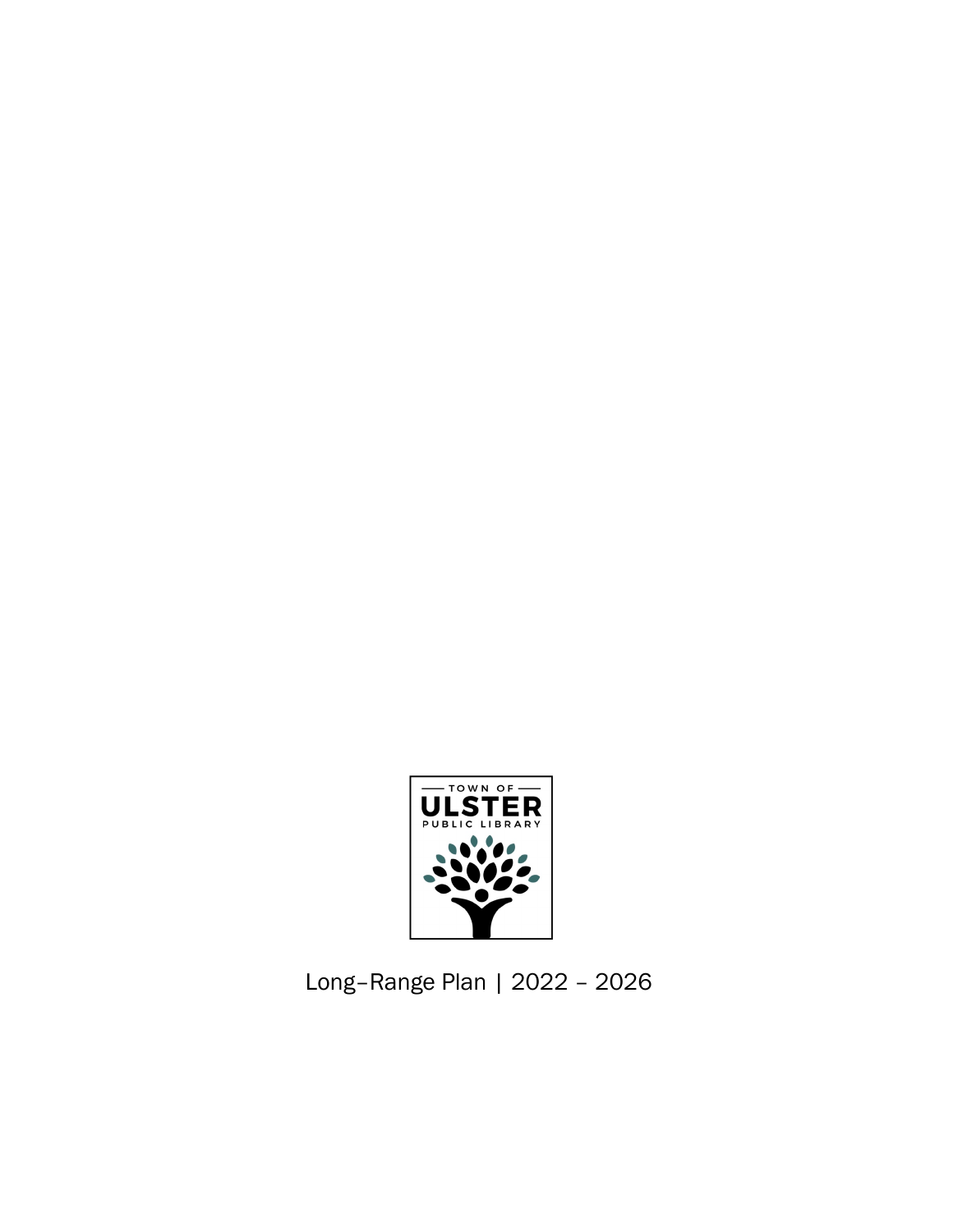# Long–Range Plan | 2022 – 2026

Approved by the Board of Trustees 27 January 2022

## Mission

The Town of Ulster Public Library connects people, ideas, information, and technology, to enrich lives and strengthen our community.

#### Vision

The Town of Ulster Public Library aspires to be a responsive and welcoming oasis of opportunity and civility — providing enrichment, education, and entertainment for all.

| 2021 Town of Ulster Public Library                     |                                  |
|--------------------------------------------------------|----------------------------------|
| <b>Turning Outward Team</b>                            | Town of Ulster Public Library    |
| Anne Davis, President, Board of Trustees               | 860 Ulster Avenue                |
| Rita Joyce, Vice-President, Board of Trustees          | Kingston, New York 12490         |
| Kerry Chenier, Operations Manager and Adult Programmer | 845-338-7881                     |
| Hailey Debrosky, Circulation Manager and Cataloger     | ulsterlibrary.org                |
| Mary Collins, Director                                 | director@townofulsterlibrary.org |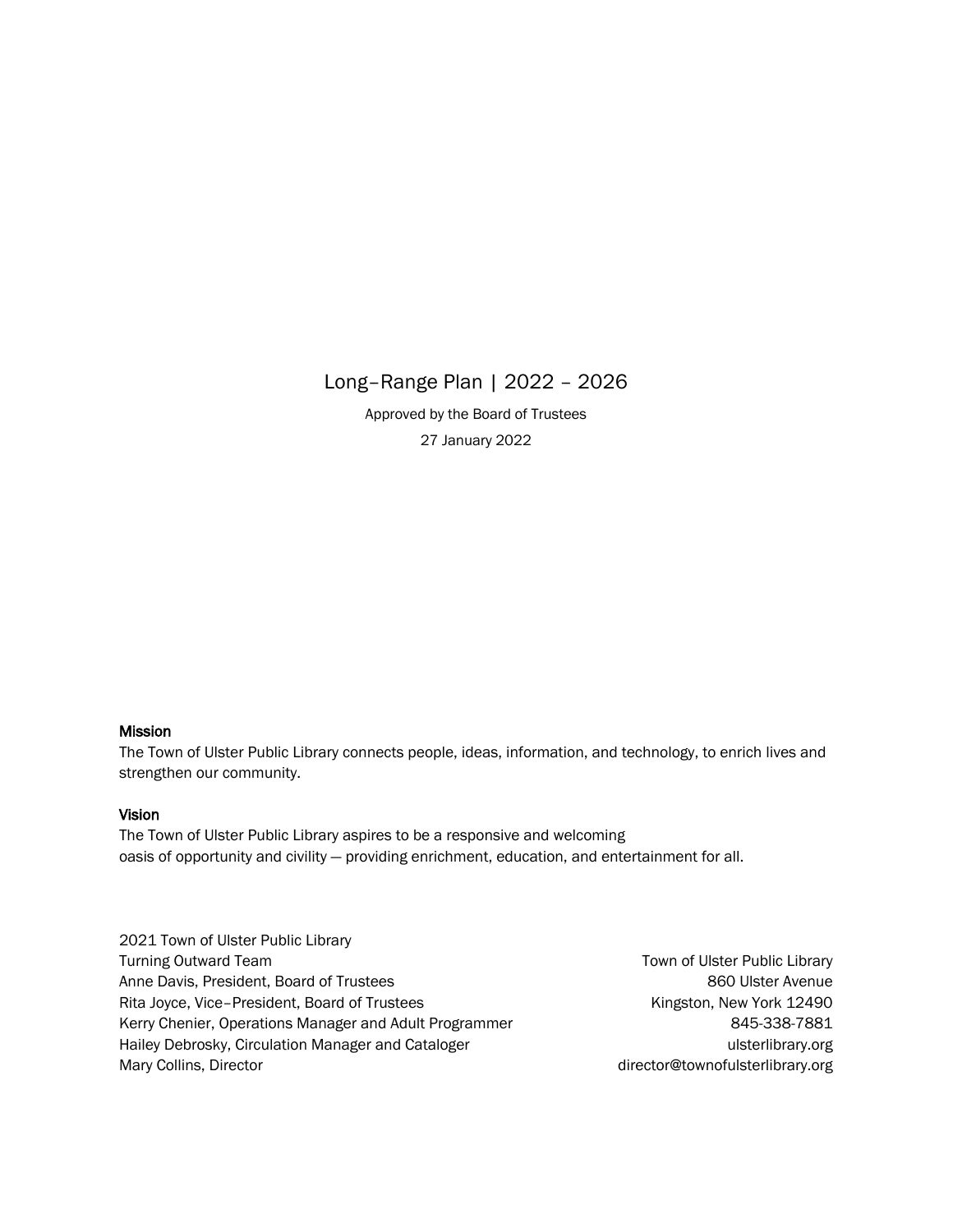## Introduction

The Town of Ulster Public Library, located at 860 Ulster Avenue in Kingston, New York, was established as a Special District Library by an act of the New York State Legislature in 1989, though we began serving the community decades earlier. Funded by the residents of the Town of Ulster (population 12,660, Census 2020) the Library also receives support from the Ulster County Legislature, through the Ulster County Library Association, currently for digital materials and electronic resources. As the Library is part of the Mid-Hudson Library System (MHLS) patrons have access to millions of books and other resources as well as borrowing and visiting privileges at the consortium's sixty–six member libraries in five counties. The Library receives funding from New York State as well as federal monies through MHLS both directly and via grants. Finally, donations from people like you allow the Library to develop special collections, keep up with changing technology needs, improve and grow our physical space, and provide programs supporting the interests of our community.

# Planning Process

Looking Back and Achievements: In 2016, the Town of Ulster Public Library Board of Trustees approved a Plan of Service in accordance with New York State library standards. That plan informed decisions, helping the Library set priorities on matters like spending, programs, and facilities expansion. In every area, goals set forth in 2016 have been reached, including the addition of the Reading Room, a separate, potentially quiet, space for both Library and community use.

The Process: Five years later, it is time to create a new plan of service to help us achieve our goals and fulfill our mission. The planning process relies on several streams of information including laws and regulations that relate to libraries, best-practices for libraries developed by professionals in the field, and finally, and most critically, directly from people in the community who support and use the library, and those who do not but might.

To gather input from residents of the Town of Ulster, the Library assembled a team of trustees and staff to participate in Turning Outward, a program developed by the Harwood Institute and the American Library Association and facilitated by the Mid-Hudson Library System. After several training sessions and a little practice, the team held a series of virtual and in-person community conversations throughout the spring and summer of 2021. During the conversations, encouraged by questions and dialogue, the concerns and aspirations of Town residents were heard, then later distilled into distinct themes, which were used to examine our values and develop goals and actions. In addition to the community conversations, two surveys provided information about the specific interests, needs, and priorities of current library users as well as the attitudes and aspirations of staff and trustees.

Challenges: The emergence of Covid-19 brought sudden and unexpected disruption and the Town of Ulster Public Library responded by developing new ways to deliver resources and services to our patrons. While a pandemic and the need to shift everything drastically and quickly was not anticipated in the 2016 plan, the Library was able to continue addressing basic functions because of the foundation built on the Library's core mission and vision. This new plan aims to reinforce that foundation by synthesizing what we know and what we have learned with changing considerations and emerging realities.

# Evaluation and Review

The Director and President of the Board of Trustees will review the plan on an annual basis, evaluate the progress in each area and report to the Board of Trustees.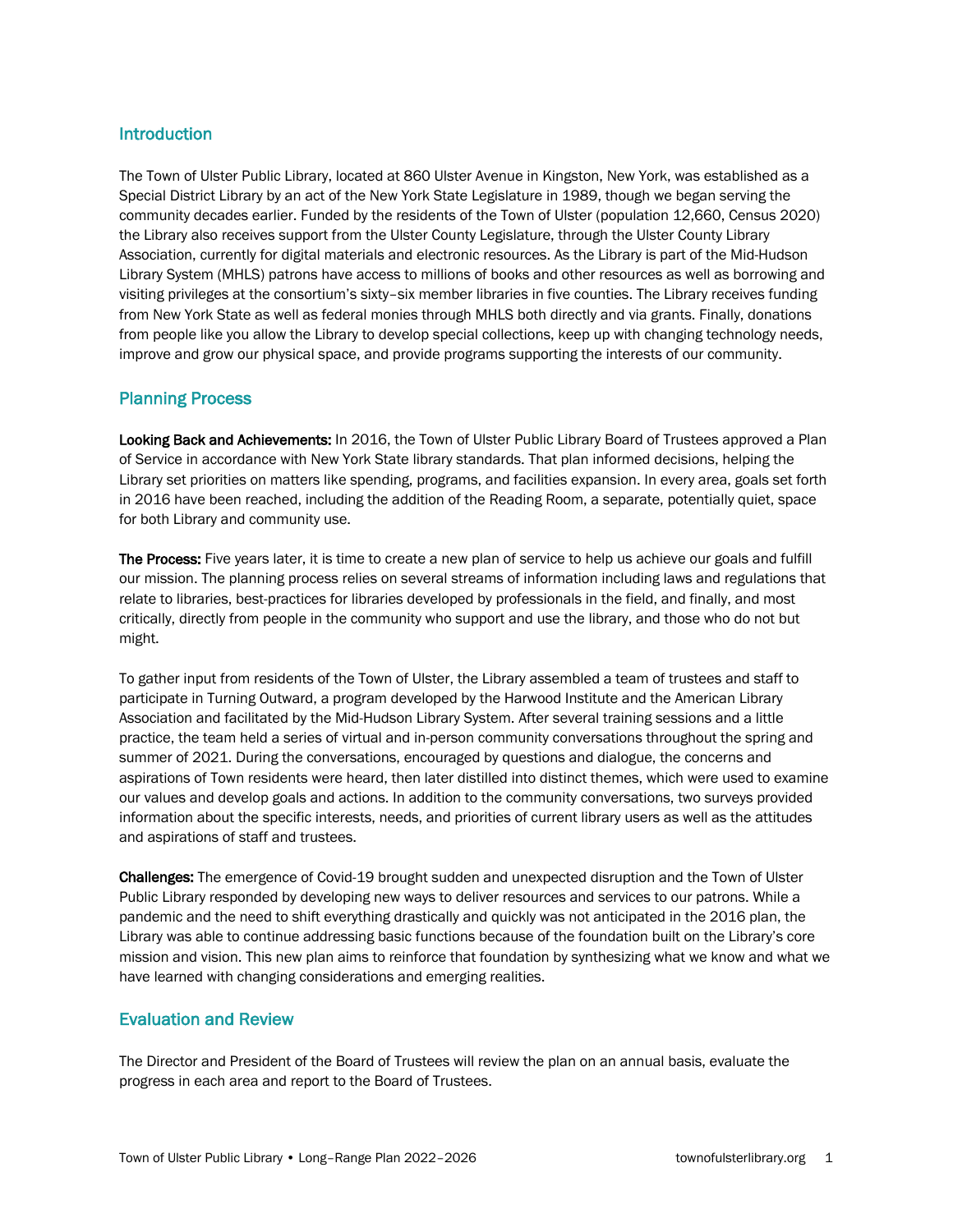# Mission, Vision, Values

#### **Mission**

The Town of Ulster Public Library connects people, ideas, information, and technology, to enrich lives and strengthen our community.

#### Vision

The Town of Ulster Public Library aspires to be a responsive and welcoming oasis of opportunity and civility, providing enrichment, education, and entertainment for all.

#### Values

Access: We acknowledge individual needs, experiences, and cultures, and are committed to fair and inclusive access and opportunity so every person in our community can thrive. We believe in removing barriers to information and access and in creating spaces that are open to all including those with invisible needs and disabilities. We recognize the inherent dignity in each person and provide space where everyone can be themselves.

Inclusion and Equity: We affirm the rights of patrons to equal and equitable access to library materials. We aim to create a welcoming and comfortable environment where the diverse values, backgrounds, experiences, and cultures in our community are appreciated, represented, supported, and celebrated. We welcome and serve everyone.

Stewardship and Accountability: We respect the need for ethical fiscal and environmental sustainability and take seriously our responsibility as stewards of public funds. We are accountable to our community and take pride in our commitment to honesty and transparency. We understand that every decision we make affects how people experience the library; our goal is to deliver an exceptional experience.

Service Excellence: Service is at the core of everything we do, and we hold ourselves to the highest standard. We are committed to courteous and knowledgeable service and aim to provide positive and welcoming experiences to our patrons and to each other, in a warm and accessible environment.

Curiosity and Learning: We believe in intellectual and artistic curiosity. We engage patrons of all ages by providing opportunities for discovery, inspiration, and growth. We recognize the importance of literacy and believe continuous learning enriches people's lives and increases opportunities. We provide the tools to help individuals achieve their goals and to live, adapt, and thrive in a constantly changing world.

Innovation: We foster a culture of exploration and innovation by creating environments that support learning and growth. We continually seek new and better ways to serve our patrons and community, anticipating change and responding quickly. We embrace the library's role as a community force and empower staff to adapt to emerging needs. We endeavor to lead in the development and delivery of creative, high-quality library services.

Commitment to Staff: We encourage and value staff — they are our greatest resource. We strive to create a climate of employee engagement, success, curiosity, and support. We are passionate, have fun, work together as a team, and respect our individual talents and skills.

Community: We believe in connection and the power of belonging. We are an active presence in the community, establishing and maintaining partnerships to provide everyone with chances to thrive and grow. We bring people together to gather and share information, ideas, and experiences. We are your neighbors.